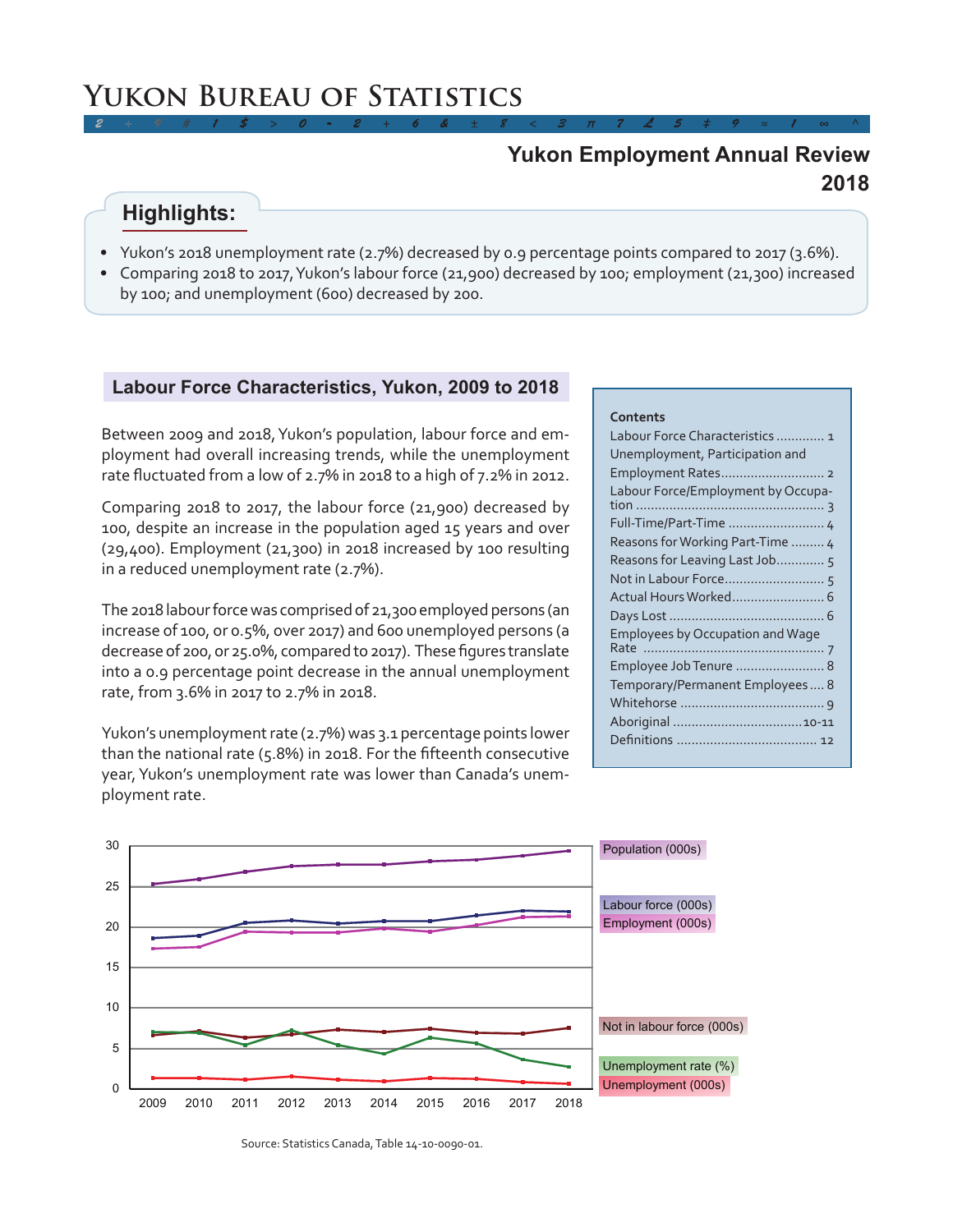

### **Unemployment Rate, Canada, Provinces and Territories, 2018**

Yukon's 2018 unemployment rate of 2.7% was again the lowest in Canada, and 2018 marked the fifteenth consecutive year of Yukon's unemployment rate being below the national rate. The average unemployment rate over the 10-year period (2009 to 2018), was 5.4% in Yukon and 7.1% in Canada.



**Participation Rate, Canada, Provinces and Territories, 2018**

In 2018, Yukon's participation rate (74.5%) was the highest in Canada. Yukon's average participation rate over the past ten years (2009 to 2018) was 74.7%, higher than all other provinces and territories. Canada's average participation rate over the same time period was 66.2%.



the past ten years (2009 to 2018) was 70.6%, higher than all other provinces and territories. Canada's average employment rate over the same time period was 61.5%.

Source: Statistics Canada, Table 14-10-0090-01.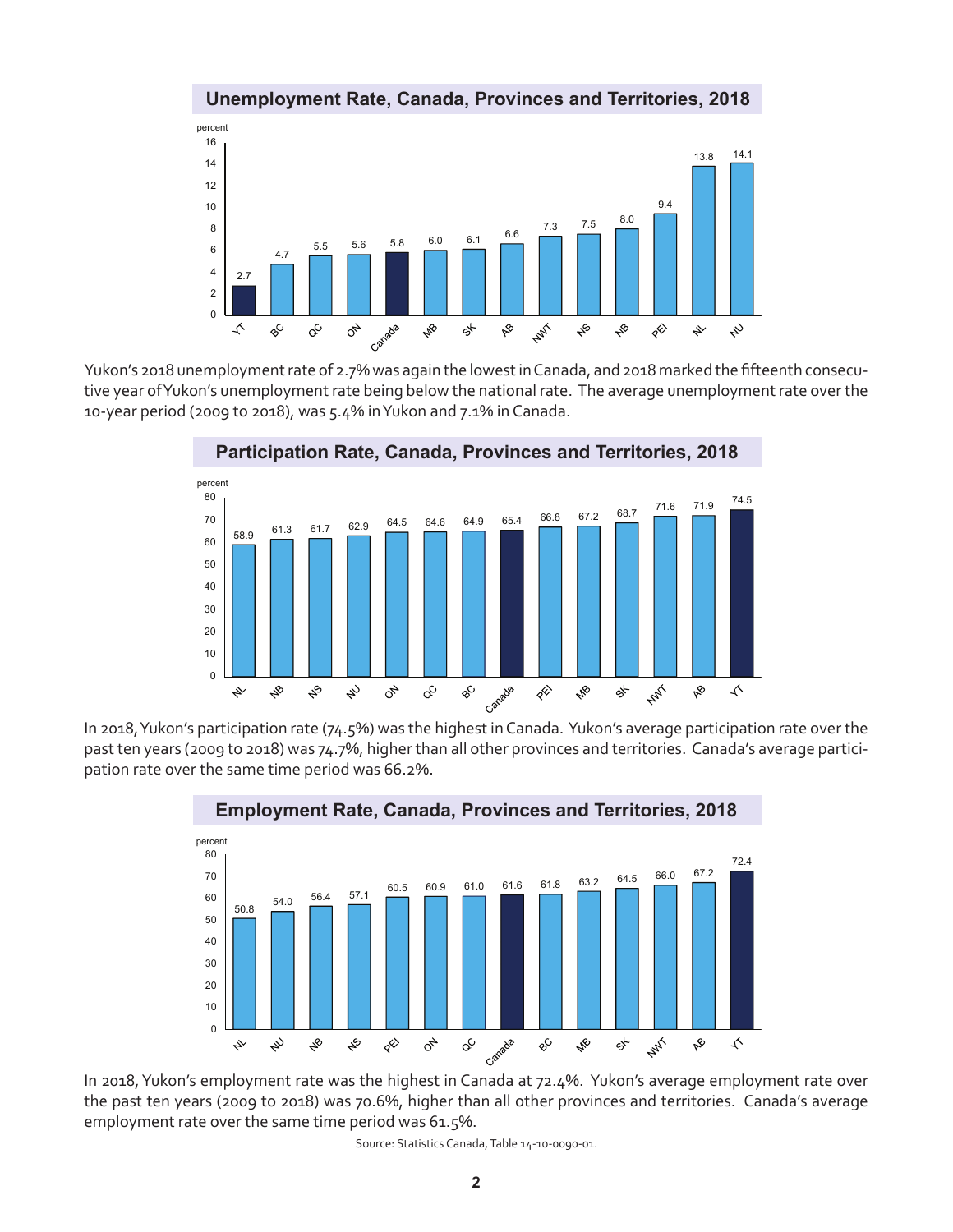### **Labour Force and Employment by Occupation (NOC 2016), Yukon, 2018**

*Note: Occupation refers to the kind of work persons 15 years of age and over were doing during the reference week, as determined by the kind of work reported and the description of the most important duties of the job. If the individual did not have a job during the reference week, the data relate to the previous job, if that job was held in the past year.* **% %** 

|                                                                                                | Labour Force '17 to '18 | 70<br>change                | Employed '17 to '18       | 70<br>change  |
|------------------------------------------------------------------------------------------------|-------------------------|-----------------------------|---------------------------|---------------|
| <b>Total, All Occupations</b>                                                                  | 21,900                  | $-0.5%$                     | 21,300                    | 0.5%          |
| Management occupations                                                                         | 2,200                   | $-8.3%$                     | 2,200                     | $-4.3%$       |
| Senior management occupations                                                                  | 200                     | 0.0%                        | 200                       | 0.0%          |
| Specialized middle management occupations                                                      | 800                     | $-11.1%$                    | 800                       | $-11.1%$      |
| Middle management occupations in retail and wholesale trade and customer services              | 800                     | $-11.1%$                    | 800                       | $-11.1%$      |
| Middle management occupations in trades, transportation, production and utilities              | 400                     | $0.0\%$                     | 400                       | 0.0%          |
| Business, finance and administration occupations                                               | 3,800                   | 11.8%                       | 3,800                     | 11.8%         |
| Professional occupations in business and finance                                               | 800                     | 14.3%                       | 800                       | 14.3%         |
| Administrative and financial supervisors and administrative occupations                        | 1,400                   | 16.7%                       | 1,400                     | 16.7%         |
| Finance, insurance and related business administrative occupations                             | 300                     | 50.0%                       | 300                       | 50.0%         |
| Office support occupations                                                                     | 1,000                   | 0.0%                        | 1,000                     | 0.0%          |
| Distribution, tracking and scheduling co-ordination occupations                                | 300                     | 0.0%                        | 300                       | 0.0%          |
| Natural and applied sciences and related occupations                                           | 1,500                   | $-6.3%$                     | 1,500                     | $-6.3%$       |
| Professional occupations in natural and applied sciences                                       | 400                     | $-20.0%$                    | 400                       | $-20.0%$      |
| Technical occupations related to natural and applied sciences                                  | 1,100                   | 0.0%                        | 1,100                     | 0.0%          |
| Health occupations                                                                             | 1,500                   | 7.1%                        | 1,500                     | 7.1%          |
| Professional occupations in nursing                                                            | 500                     | 25.0%                       | 500                       | 25.0%         |
| Professional occupations in health (except nursing)                                            | 300                     | 0.0%                        | 300                       | 0.0%          |
| Technical occupations in health                                                                | 300                     | $-25.0%$                    | 300                       | $-25.0%$      |
|                                                                                                | 400                     |                             | 400                       | 0.0%          |
| Assisting occupations in support of health services                                            |                         | $0.0\%$                     |                           |               |
| Occupations in education, law and social, community and government services                    | 3,800                   | 5.6%                        | 3,800                     | 5.6%          |
| Professional occupations in education services                                                 | 900                     | $-10.0\%$                   | 900                       | $-10.0\%$     |
| Professional occupations in law and social, community and government services                  | 1,500                   | 7.1%                        | 1,500                     | 7.1%          |
| Paraprofessional occupations in legal, social, community and education services                | 800                     | 14.3%                       | 800                       | 14.3%         |
| Occupations in front-line public protection services                                           | х                       | .                           | х                         |               |
| Care providers and educational, legal and public protection support occupations                | 500                     | 25.0%                       | 500                       | 25.0%         |
| Arts, culture, sports and leisure                                                              | 900                     | 50.0%                       | 800                       | 60.0%         |
| Professional occupations in art and culture                                                    | 400                     | 100.0%                      | 400                       | 100.0%        |
| Technical occupations in art, culture, recreation and sport                                    | 400                     | 33.3%                       | 400                       | 33.3%         |
| Sales and service occupations                                                                  | 4,300                   | $-12.2%$                    | 4,200                     | $-10.6%$      |
| Retail sales supervisors and specialized sales occupations                                     | 400                     | 33.3%                       | 400                       | 33.3%         |
| Service supervisors and specialized service occupations                                        | 800                     | $-33.3%$                    | 800                       | $-27.3%$      |
| Sales representatives and salespersons - wholesale and retail trade                            | 600                     | $-14.3%$                    | 600                       | 0.0%          |
| Service representatives and other customer and personal services occupations                   | 800                     | 33.3%                       | 700                       | 16.7%         |
| Sales support occupations                                                                      | 600                     | $-25.0%$                    | 600                       | $-25.0%$      |
| Service support and other service occupations, n.e.c.                                          | 1,200                   | $-7.7%$                     | 1,100                     | $-15.4%$      |
| Trades, transport and equipment operators and related occupations                              | 3,000                   | $-11.8%$                    | 2,800                     | $-9.7%$       |
| Industrial, electrical and construction trades                                                 | 1,200                   | $-7.7%$                     | 1,100                     | $-15.4%$      |
| Maintenance and equipment operation trades                                                     | 500                     | $-28.6%$                    | 500                       | $-28.6%$      |
| Other installers, repairers and servicers and material handlers                                | 200                     | $\cdots$                    | 200                       |               |
| Transport and heavy equipment operation and related maintenance occupations                    | 800                     | $-20.0\%$                   | 800                       | $-11.1%$      |
| Trades helpers, construction labourers and related occupations                                 | 200                     | $0.0\%$                     | 200                       |               |
| Natural resources, agriculture and related production occupations                              | 600                     | 50.0%                       | 500                       | 66.7%         |
| Supervisors and technical occupations in natural resources, agriculture and related production | 300                     | 50.0%                       | 300                       | 50.0%         |
| Workers in natural resources, agriculture and related production                               | х                       |                             | х                         | $\ldots$      |
| Harvesting, landscaping and natural resources labourers                                        | 200                     | 0.0%                        | 200                       | $\sim$ $\sim$ |
| Occupations in manufacturing and utilities                                                     | 300                     | 50.0%                       | 300                       | 50.0%         |
| Processing, manufacturing and utilities supervisors and central control operators              | 200                     | $0.0\%$                     | 200                       | 0.0%          |
| Processing and manufacturing machine operators and related production workers                  | х                       | $\ldots$                    | x                         | $\ddotsc$     |
| Assemblers in manufacturing                                                                    | х                       | $\mathcal{L}_{\mathcal{A}}$ | x                         | $\ddotsc$     |
| Labourers in processing, manufacturing and utilities                                           | х                       | $\ldots$                    | x                         | $\cdots$      |
| Unclassified <sup>1</sup>                                                                      | X                       | $\cdots$                    | $\boldsymbol{\mathsf{X}}$ | $\ldots$      |

1 = Those unemployed persons who have never worked before, and those persons who last worked more than 1 year ago make up the "unclassified" category in this table.

x = data suppressed.

... not applicable or not appropriate

Source: Statistics Canada, Custom data table.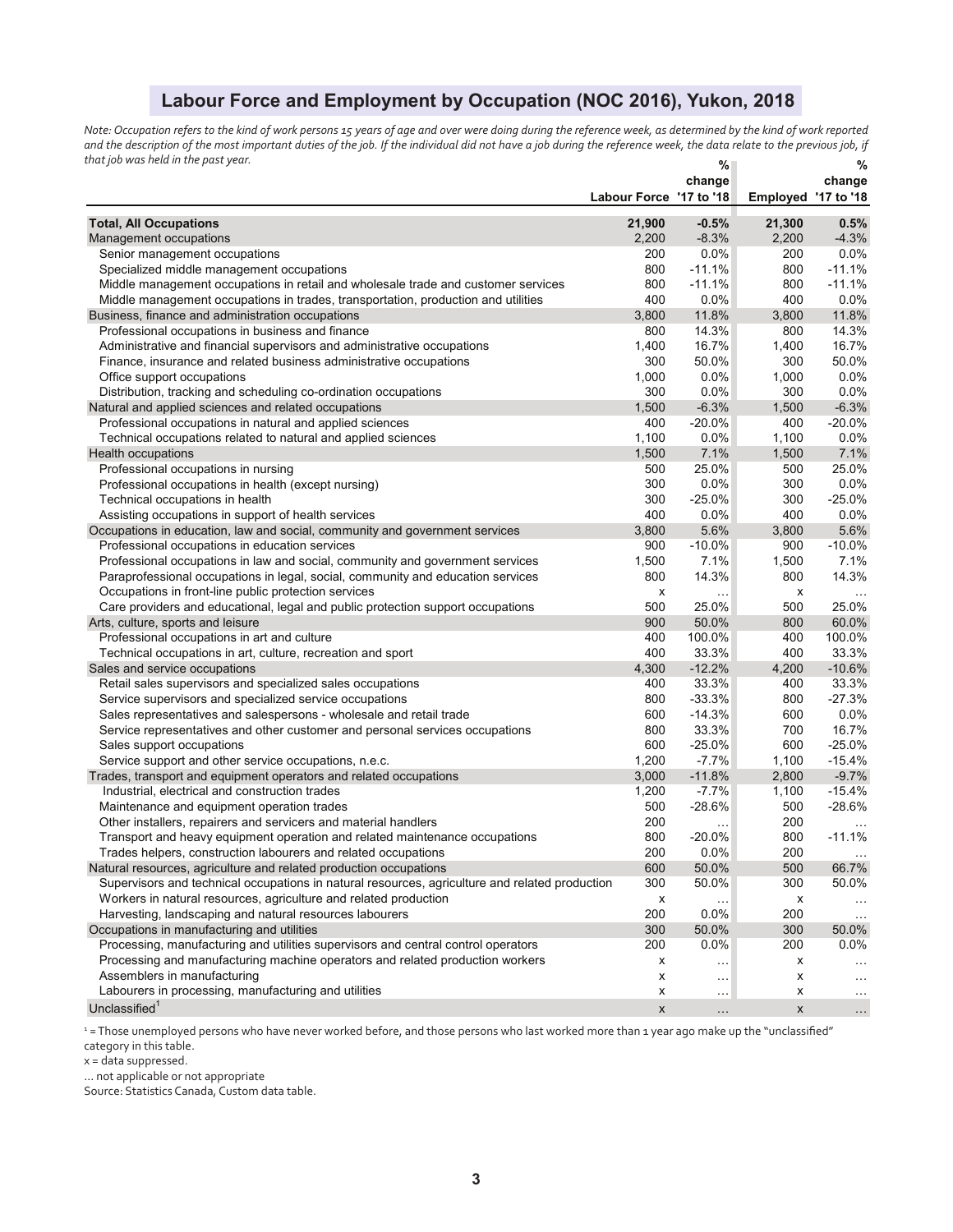

In 2018, there were 18,000 (84.5%) full-time workers and 3,300 (15.5%) part-time workers in Yukon. In Canada, the proportion of part-time workers in 2018 was 18.7%. Over the past ten years (2009 to 2018), the proportion of full-time workers in Yukon averaged at 85.9%, while in Canada, the proportion averaged at 80.9%.

Yukon had the fourth-lowest proportion (15.5%) of part-time workers in Canada in 2018, behind the Northwest Territories (12.1%), Nunavut (14.0%), and New Brunswick (14.5%). The highest proportion of part-time workers was in British Columbia (21.4%). Over the past ten years (2009 to 2018), the proportion of part-time workers in Yukon averaged at 14.1%, while in Canada, the proportion averaged at 19.1%.



### **Reasons for Working Part-Time, Yukon, 2018**

Of Yukon's 3,300 part-time workers in 2018, 45.5% stated personal preference as reason for working part-time; 21.2% were going to school; 9.1% were caring for children; 6.1% cited business conditions (they *did not look* for full-time work in the month prior to the survey month); and 18.2% indicated other reasons\* for working part-time.

*\*Other reasons may include: own illness; other personal or family responsibilities; other voluntary reason; business conditions (they looked for full-time in the month prior to the survey month); could not find full-time (they did not look for full-time in the month prior to the survey month); and/or could not find full-time (they looked for full-time in the month prior to the survey month).*

Source: Statistics Canada, Table 14-10-0090-01.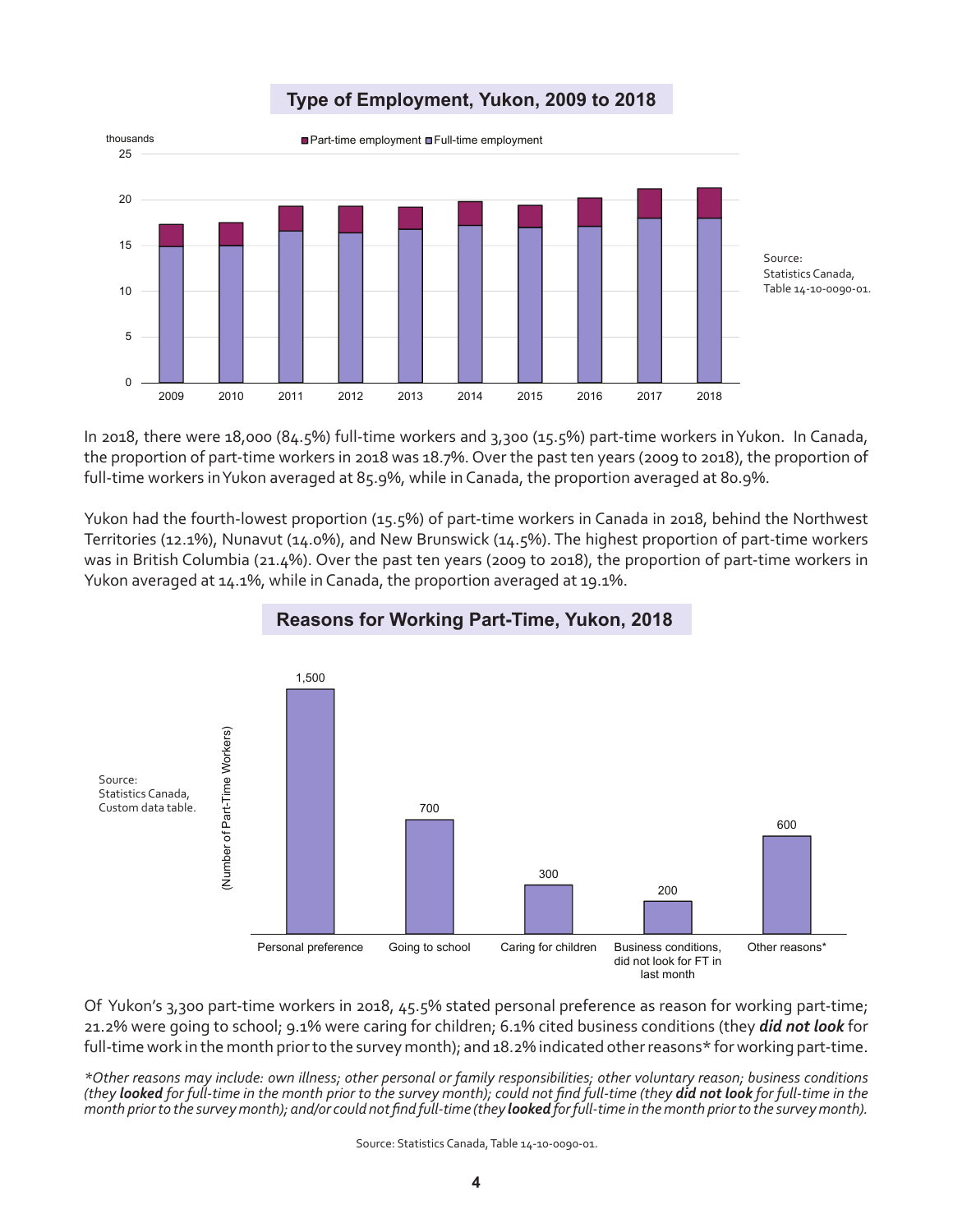

Of the 8,100 persons without a job in 2018 (aged 15 years and above, unemployed or not in labour force), 5,900 had not worked in the last year or had never worked (4,900 and 1,000, respectively). Of the 2,200 who *had worked*  in the previous 12 months: 800 left their job to attend school; 700 lost their job by permanent layoff; 300 retired; and the remaining 400 left for other reasons including own illness or disability, personal or family reasons, dissatisfaction, temporary layoff, etc.



In 2018, of the 7,500 persons who were not in the labour force, 7,200 did not want work or were not available, and 200 did want work. The reason for not looking for work was asked to those who wanted work but did not search for a job. Some of those reasons included illness, personal/family reasons, attending school, awaiting recall/reply, discouragement (believed no suitable work was available), etc.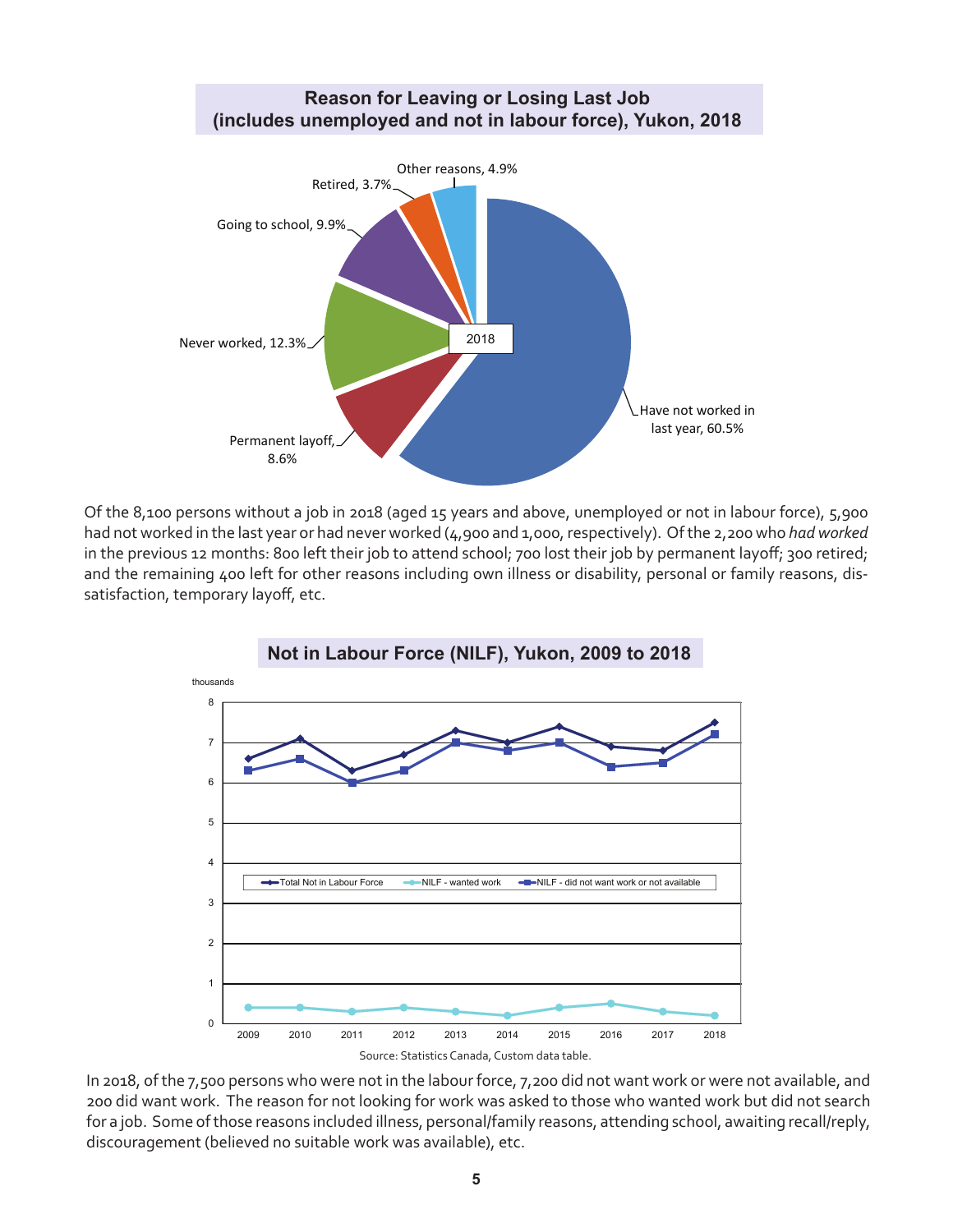### **Average Actual Hours Worked, Canada and Yukon, 2009 to 2018**



*Note: Average actual hours worked (including paid and unpaid hours) is calculated by dividing the total actual hours worked at main job, by the total number of persons who were at work during the reference week.*

Source: Statistics Canada, Table 14-10-0301-01 and Custom data table.

In Yukon, the average actual hours worked in 2018 was 36.0 hours per week compared to 35.2 hours per week in 2017. In 2018, *Supervisors and technical occupations in natural resources, agriculture and related production* reported the highest average hours worked, at 56.5 hours per week followed by *Harvesting, landscaping and natural resources labourers* (48.0 hours) and *Transport and heavy equipment operation and related maintenance occupations* (45.0 hours). *Finance, insurance and related business administrative occupations* reported the lowest average hours worked at 25.3 hours per week; the second-lowest was *Sales support occupations* at 26.2 hours.

Canada's average actual hours worked in 2018 was 35.7 hours per week compared to 35.3 hours per week in 2017. In 2018, *Supervisors and technical occupations in natural resources, agriculture and related production* reported the highest average hours worked, at 47.2 hours per week, while *Sales support occupations* reported the lowest average hours worked, at 24.8 hours per week.



**Average Number of Days Lost, Canada and Yukon, 2009 to 2018**

*Note: The estimated number of days lost per worker per year is calculated by pro-rating the time lost during the reference week over the whole year. These estimates apply only to full-time employees who are single job holders.*

Source: Custom data table.

Over the past ten years (2009 to 2018), Yukon lost 12.2 work days on average per worker per year. In 2018, an average of 10.9 days were lost per worker: 5.9 days due to own illness or disability and 5.0 days due to other personal reasons (which include family responsibilities and maternity leave). In Canada, an average of 13.2 days were lost in 2018: 8.0 days due to own illness or disability and 5.8 days due to other personal reasons.

In 2018, the average number of days lost was 6.5 days for men (4.9 days due to own illness or disability; 1.7 days due to other personal reasons) and 15.6 days for women (7.0 days due to own illness or disability; 8.6 days due to other personal reasons).

The average number of days lost by age group included: 4.8 days in the 15-24 year age group; 11.8 days in the 25-54 year age group; and 10.9 days for 55 years of age and over.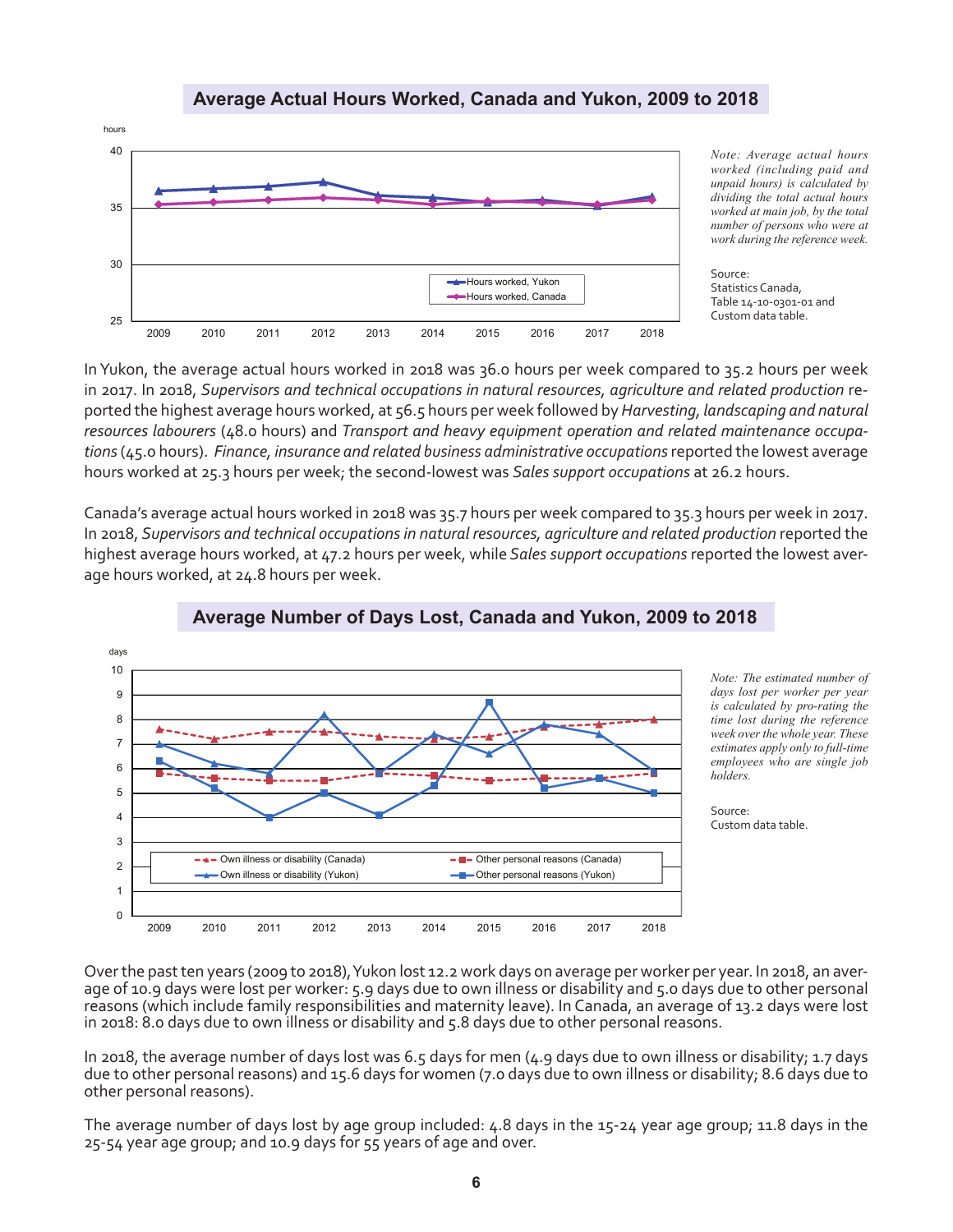### **Number of Employees and Average Hourly Wage Rate by Occupation (NOC 2016), Yukon, 2018**

|                                                                                                | Number<br>οf         | %<br>change          | Avg<br>hourly<br>wage | %<br>change          |
|------------------------------------------------------------------------------------------------|----------------------|----------------------|-----------------------|----------------------|
| <b>Main Job (Full-Time and Part-time Employees)</b>                                            | Employees '17 to '18 |                      |                       | rate (\$) '17 to '18 |
| <b>Total, All Occupations</b>                                                                  | 17,900               | $-0.6%$              | 30.65                 | 4.6%                 |
| Management occupations                                                                         | 1,200                | $-14.3%$             | 43.97                 | 8.5%                 |
| Senior management occupations                                                                  | 200                  | $0.0\%$              | х                     | $\ldots$             |
| Specialized middle management occupations                                                      | 800                  | $-11.1%$             | 44.46                 | 6.8%                 |
| Middle management occupations in retail and wholesale trade and customer services              | х                    | $\ddot{\phantom{0}}$ | х                     | $\ldots$             |
| Middle management occupations in trades, transportation, production and utilities              | x                    | $\sim$ $\sim$        | х                     | $\cdots$             |
| Business, finance and administration occupations                                               | 3,600                | 12.5%                | 30.52                 | 4.1%                 |
| Professional occupations in business and finance                                               | 800                  | 60.0%                | 38.42                 | $-0.8%$              |
| Administrative and financial supervisors and administrative occupations                        | 1,400                | 16.7%                | 29.89                 | 6.1%                 |
| Finance, insurance and related business administrative occupations                             | 200                  | $0.0\%$              | x                     | $\cdots$             |
| Office support occupations                                                                     | 1,000                | 0.0%                 | 25.21                 | $-3.4%$              |
| Distribution, tracking and scheduling co-ordination occupations                                | 200                  | $-33.3%$             | x                     |                      |
| Natural and applied sciences and related occupations                                           | 1,300                | 0.0%                 | 37.64                 | 3.3%                 |
| Professional occupations in natural and applied sciences                                       | 300                  | 0.0%                 | х                     |                      |
| Technical occupations related to natural and applied sciences                                  | 1,000                | 0.0%                 | 34.97                 | 3.6%                 |
| <b>Health occupations</b>                                                                      | 1,200                | 9.1%                 | 39.08                 | 4.8%                 |
| Professional occupations in nursing                                                            | 500                  | 25.0%                | 43.76                 | 2.5%                 |
| Professional occupations in health (except nursing)                                            | х                    | $\cdots$             | x                     | $\cdots$             |
| Technical occupations in health                                                                | 200                  | $0.0\%$              | x                     | $\sim$ $\sim$        |
| Assisting occupations in support of health services                                            | 400                  | 0.0%                 | 30.90                 |                      |
| Occupations in education, law and social, community and government services                    | 3,500                | 6.1%                 | 35.58                 | 0.3%                 |
| Professional occupations in education services                                                 | 900                  | $-10.0%$             | 40.98                 | 2.3%                 |
| Professional occupations in law and social, community and government services                  | 1,300                | 8.3%                 | 39.65                 | 3.2%                 |
| Paraprofessional occupations in legal, social, community and education services                | 700                  | 16.7%                | 27.21                 | 2.2%                 |
| Occupations in front-line public protection services                                           | х                    | $\sim$ $\sim$        | x                     | $\ddotsc$            |
| Care providers and educational, legal and public protection support occupations                | 500                  | 25.0%                | 27.70                 | $-1.1%$              |
| Arts, culture, sports and leisure                                                              | 500                  | 25.0%                | 24.90                 | $\ddotsc$            |
| Professional occupations in art and culture                                                    | 300                  | ä.                   | х                     | $\cdots$             |
| Technical occupations in art, culture, recreation and sport                                    | 200                  | $0.0\%$              | х                     | $\ddotsc$            |
| Sales and service occupations                                                                  | 3,800                | $-13.6%$             | 18.97                 | 5.3%                 |
| Retail sales supervisors and specialized sales occupations                                     | 400                  | 33.3%                | х                     | $\ddotsc$            |
| Service supervisors and specialized service occupations                                        | 600                  | $-40.0%$             | 20.96                 | 3.6%                 |
| Sales representatives and salespersons - wholesale and retail trade                            | 600                  | 0.0%                 | 16.56                 | 8.3%                 |
| Service representatives and other customer and personal services occupations                   | 700                  | 16.7%                | 19.10                 | 4.0%                 |
| Sales support occupations                                                                      | 600                  | $-14.3%$             | 15.14                 | 11.0%                |
| Service support and other service occupations, n.e.c.                                          | 1,100                | $-8.3%$              | 19.10                 | 7.4%                 |
| Trades, transport and equipment operators and related occupations                              | 2,200                | $-12.0%$             | 29.49                 | 2.5%                 |
| Industrial, electrical and construction trades                                                 | 700                  | $-12.5%$             | 29.14                 | $-7.8%$              |
| Maintenance and equipment operation trades                                                     | 500                  | $-16.7%$             | 34.27                 | 13.0%                |
| Other installers, repairers and servicers and material handlers                                | 200                  |                      | х                     |                      |
| Transport and heavy equipment operation and related maintenance occupations                    | 700                  | $-12.5%$             | 28.29                 | 8.6%                 |
| Trades helpers, construction labourers and related occupations                                 | 200                  | $\sim$               | х                     | $\cdots$             |
| Natural resources, agriculture and related production occupations                              | 400                  | 100.0%               | 26.61                 | $\ddotsc$            |
| Supervisors and technical occupations in natural resources, agriculture and related production | 200                  | $\ddotsc$            | х                     | $\cdots$             |
| Workers in natural resources, agriculture and related production                               | х                    | $\ldots$             | x                     | $\cdots$             |
| Harvesting, landscaping and natural resources labourers                                        | х                    | .                    | x                     | $\ddotsc$            |
| Occupations in manufacturing and utilities                                                     | 200                  | 0.0%                 | $\pmb{\mathsf{x}}$    | $\ldots$             |
| Processing, manufacturing and utilities supervisors and central control operators              | 200                  | $\ddotsc$            | x                     | .                    |
| Processing and manufacturing machine operators and related production workers                  | х                    | $\cdots$             | x                     | $\cdots$             |
| Assemblers in manufacturing                                                                    | х                    | $\ldots$             | x                     |                      |
| Labourers in processing, manufacturing and utilities                                           | х                    | $\sim$ $\sim$        | х                     | $\ldots$             |
|                                                                                                |                      |                      |                       |                      |

x = data suppressed.

.. = not available.

 $\ldots$  = not applicable.

Source: Statistics Canada, Custom data table.

*Note: the above table displays 'number of employees' as opposed to previous pages which displays 'number of employed persons' (includes self-employed).*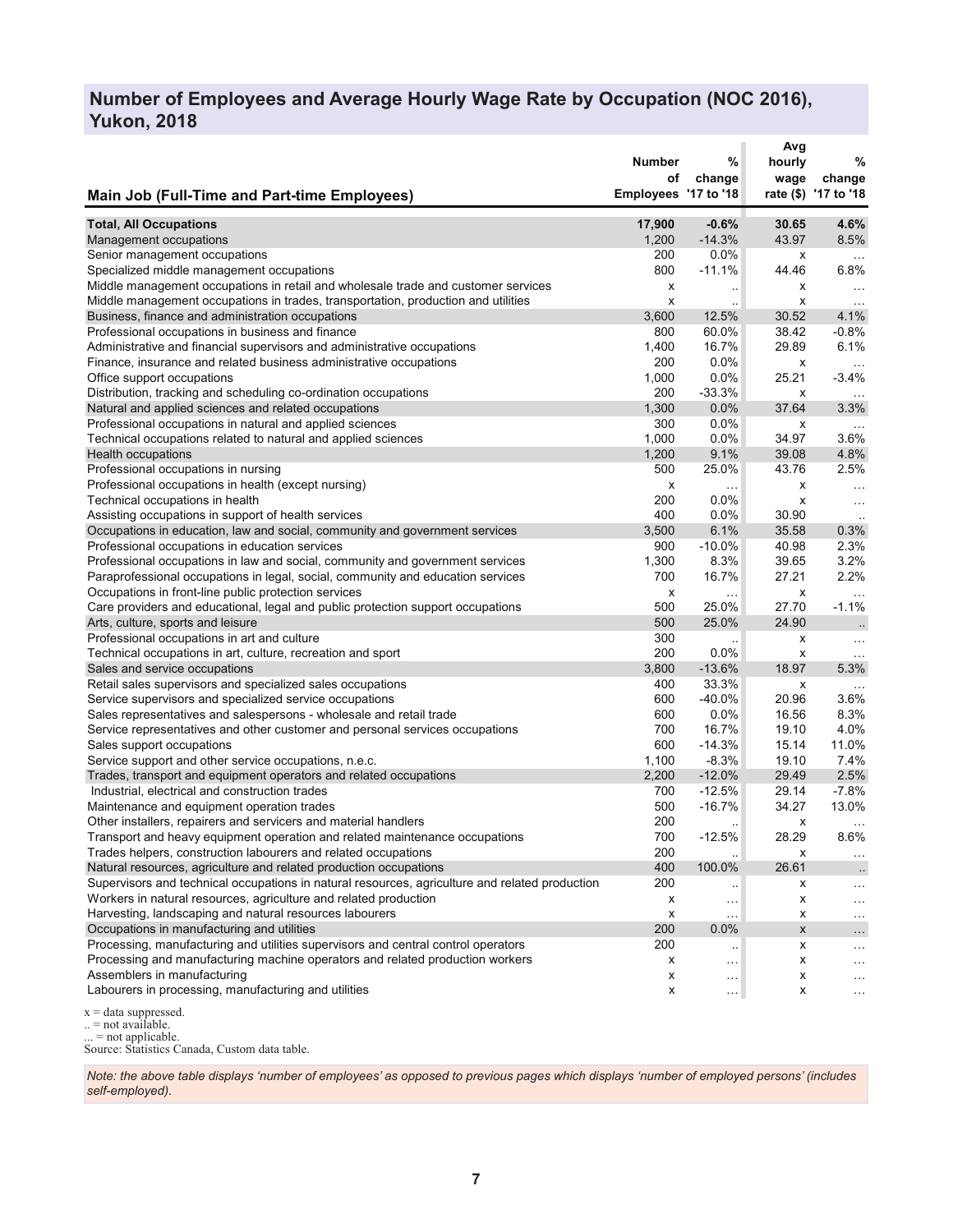### **Average Job Tenure in Months, Canada and Yukon, 2009 to 2018**

*Note: Job tenure measures the number of consecutive months or years a person has worked for the current (or most recent) employer. The employee may have worked in one or more occupations or in one or more locations or businesses and still be considered to have continuous tenure if the employer has not changed. But if a person has worked for the same employer over different periods of time, job tenure measures the most recent period of uninterrupted work. A temporary layoff does not constitute an interruption.*

Yukon's average job tenure measured in 2018 was 92.0 months (about 7.7 years), 1.1% lower than that measured in 2017. Canada's average job tenure in 2018 was 102.0 months (about 8.5 years), 1.4% lower than the average tenure measured in 2017.



Yukon *Middle management occupations in retail and wholesale trade and customer services* had the longest

job tenure measured in 2018 at 171.4 months, or about 14.3 years, followed by *Middle management occupations in trades, transportation, production and utilities* (166.0 months or about 13.8 years) and *Specialized middle management occupations* (130.8 months or about 10.9 years). *Harvesting, landscaping and natural resources labourers* had the shortest job tenure at 24.0 months (about 2.0 years) followed by *Sales representatives and salespersons - wholesale and retail trade* (33.0 months or about 2.8 years), and *Trades helpers, construction labourers and related occupations* (37.5 months or about 3.1 years).

Overall, Yukon males reported higher job tenure measured in 2017 (96.4 months or about 8.0 years) than females (87.5 months or about 7.3 years).



### **Temporary and Permanent Employees, by Sex, by Age Group Yukon, 2009 to 2018**

In 2018, of the 14,200 permanent Yukon employees, 1,600 (11.3%) were 15 to 24 years of age; 9,900 (69.7%) aged 25-54 years; and 2,700 (19.0%) were 55 years and older. Of the 3,700 temporary Yukon employees, 900 (25.0%) were 15 to 24 years of age; 2,100 (58.3%) aged 25-54 years; and 600 (16.7%) were 55 years and older.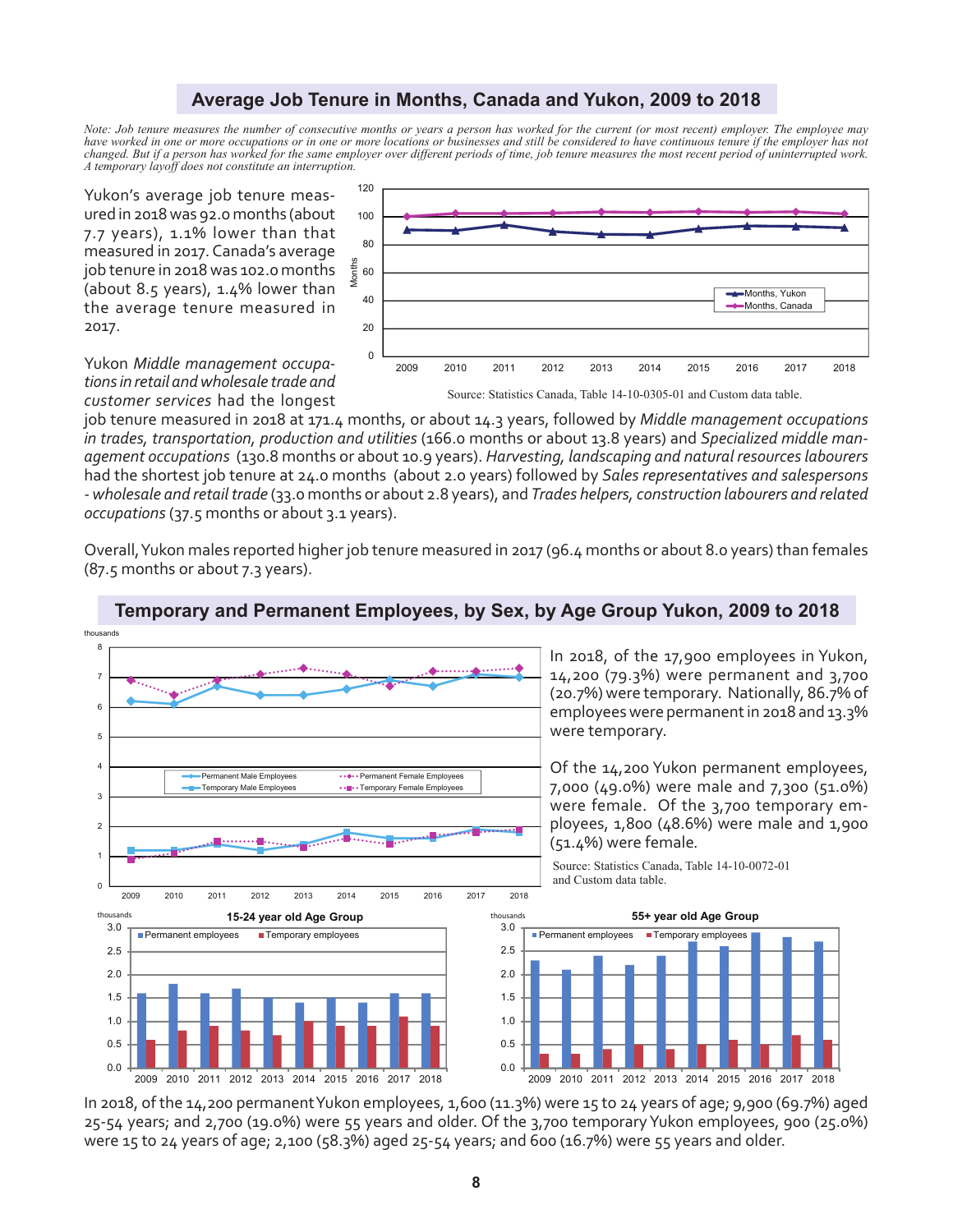|                        |                   |        | ------ Whitehorse ------ |           |       | ------ Rest of Yukon ------ |           |              |       |
|------------------------|-------------------|--------|--------------------------|-----------|-------|-----------------------------|-----------|--------------|-------|
|                        |                   | $15 +$ | $15 - 24$                | $25 - 54$ | $55+$ | $15 +$                      | $15 - 24$ | $25 - 54$    | $55+$ |
| Population             | <b>Both Sexes</b> | 25,100 | 4.000                    | 13,200    | 7,900 | 4.300                       | 400       | 2,200        | 1,800 |
|                        | Males             | 12.600 | 2.100                    | 6,600     | 3,900 | 2.300                       | 200       | 1,100        | 1,000 |
|                        | Females           | 12.500 | 1.900                    | 6.600     | 4,000 | 2.000                       | 200       | 1,100        | 700   |
| <b>Labour force</b>    | <b>Both Sexes</b> | 18,800 | 2,400                    | 12,200    | 4,200 | 3,100                       | 200       | 1,900        | 1,000 |
|                        | Males             | 9,500  | 1,100                    | 6,200     | 2,100 | 1.700                       | X         | 1,000        | 600   |
|                        | Females           | 9,300  | 1,300                    | 6,000     | 2,100 | 1,400                       | X         | 1,000        | 400   |
| Employment             | <b>Both Sexes</b> | 18,300 | 2,300                    | 11,900    | 4,100 | 3,000                       | 200       | 1,900        | 900   |
|                        | Males             | 9,200  | 1,100                    | 6,000     | 2,100 | 1,600                       | x         | 900          | 500   |
|                        | Females           | 9.200  | 1.300                    | 5.900     | 2,000 | 1.400                       | x         | 900          | 400   |
| <b>Full-time</b>       | <b>Both Sexes</b> | 15,500 | 1,500                    | 11,000    | 3,000 | 2,500                       | x         | 1,700        | 700   |
|                        | Males             | 8,100  | 700                      | 5,700     | 1,700 | 1,500                       | x         | 900          | 500   |
|                        | Females           | 7,400  | 800                      | 5,300     | 1,400 | 1.000                       | x         | 700          | 300   |
| Part-time              | <b>Both Sexes</b> | 2,800  | 800                      | 900       | 1,000 | 500                         | x         | 200          | 200   |
|                        | Males             | 1,100  | 400                      | 300       | 400   | x                           | x         | x            | x     |
|                        | Females           | 1,700  | 500                      | 600       | 700   | 300                         | x         | 200          | x     |
| <b>Unemployment</b>    | <b>Both Sexes</b> | 500    | X                        | 300       | x     | x                           | x         | X            | x     |
|                        | Males             | 300    | X                        | 200       | x     | X                           | x         | x            | X     |
|                        | Females           | 200    | x                        | X         | x     | x                           | x         | x            | x     |
| Not in labour force    | <b>Both Sexes</b> | 6,200  | 1,600                    | 1,000     | 3,700 | 1,200                       | 200       | 300          | 800   |
|                        | Males             | 3,100  | 1,000                    | 300       | 1,800 | 600                         | x         | x            | 500   |
|                        | Females           | 3,100  | 600                      | 700       | 1.900 | 600                         | x         | 200          | 300   |
| Unemployment rate (%)  | <b>Both Sexes</b> | 2.7    | $\mathbf{x}$             | 2,500     | x     | x                           | x         | $\mathbf{x}$ | x     |
|                        | Males             | 3.2    | x                        | 3,200     | x     | x                           | X         | x            | x     |
|                        | Females           | 2.2    | X                        | X         | x     | X                           | x         | X            | x     |
| Participation rate (%) | <b>Both Sexes</b> | 74.9   | 60.0                     | 92.4      | 53.2  | 72.1                        | 50.0      | 86.4         | 55.6  |
|                        | Males             | 75.4   | 52.4                     | 93.9      | 53.8  | 73.9                        | x         | 90.9         | 60.0  |
|                        | Females           | 74.4   | 68.4                     | 90.9      | 52.5  | 70.0                        | X         | 90.9         | 57.1  |
| Employment rate (%)    | <b>Both Sexes</b> | 72.9   | 57.5                     | 90.2      | 51.9  | 69.8                        | 50.0      | 86.4         | 50.0  |
|                        | Males             | 73.0   | 52.4                     | 90.9      | 53.8  | 69.6                        | x         | 81.8         | 50.0  |
|                        | Females           | 73.6   | 68.4                     | 89.4      | 50.0  | 70.0                        | x         | 81.8         | 57.1  |

### **Labour Force Characteristics, by Age Group, by Sex, Whitehorse, 2018**

x = data suppressed

Source: Statistics Canada, Custom data table.

### **Selected Labour Force Characteristics, 15+ Years of Age, Whitehorse, 2009 to 2018**

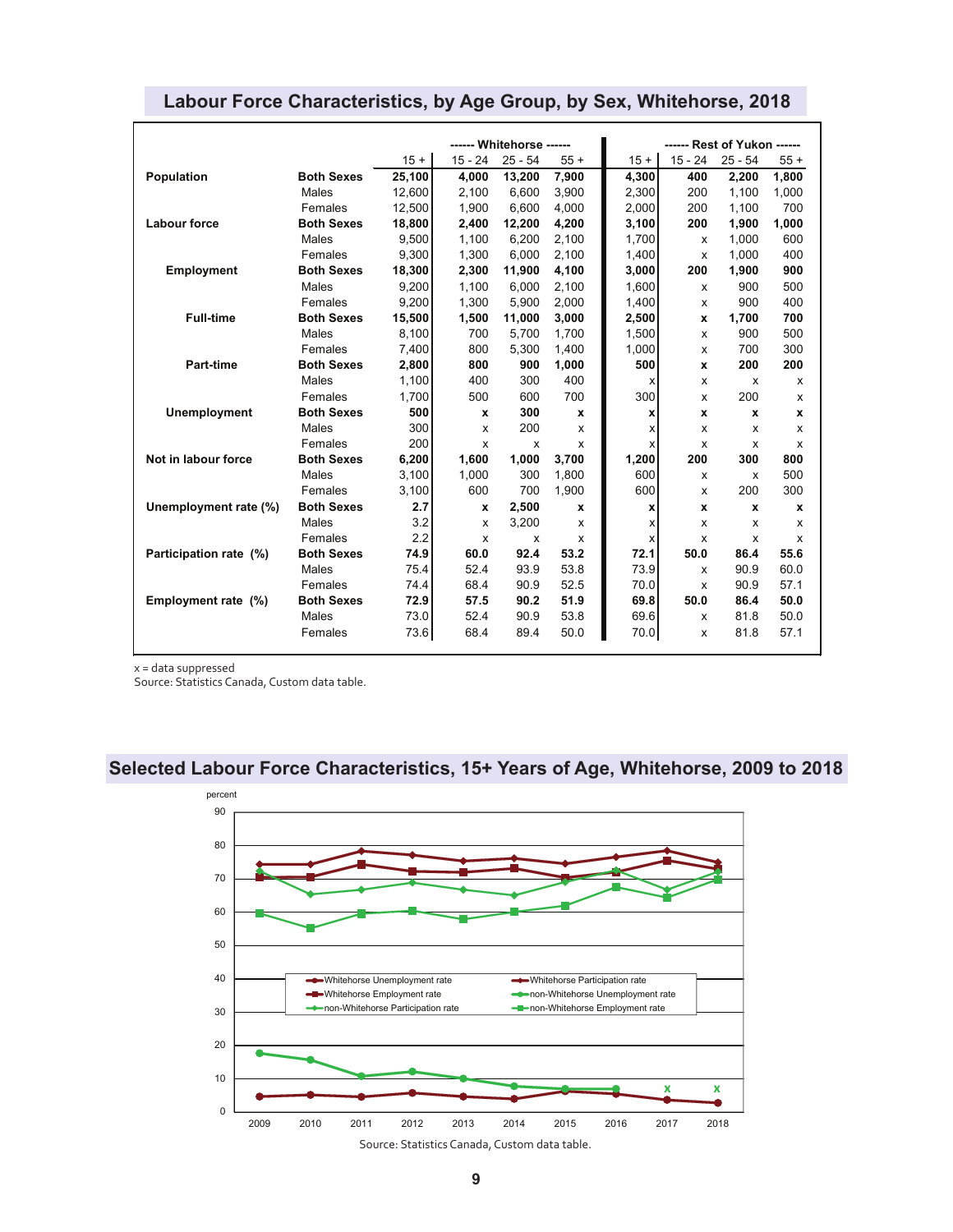### **Aboriginal Labour Force Characteristics, Yukon, 2017 to 2018**

|                      |        | Total  |       | Aboriginal | Non-Aboriginal |        |
|----------------------|--------|--------|-------|------------|----------------|--------|
|                      | 2017   | 2018   | 2017  | 2018       | 2017           | 2018   |
|                      |        |        |       |            |                |        |
| Labour force         | 22,000 | 21,900 | 3.400 | 3.700      | 18.600         | 18,300 |
| Employment           | 21.200 | 21.300 | 3.200 | 3.500      | 18,000         | 17.800 |
| Full-time employment | 18.000 | 18,000 | 2.600 | 3.000      | 15.400         | 15.000 |
| Part-time employment | 3.200  | 3.300  | 600   | 500        | 2.600          | 2,800  |
| Unemployment         | 800    | 600    | 300   | x          | 600            | 500    |
| Not in labour force  | 6,800  | 7,500  | 1.300 | 1.300      | 5.400          | 6,200  |
| Unemployment rate    | 3.6%   | 2.7%   | 8.8%  | x          | 3.2%           | 2.7%   |
| Participation rate   | 76.4%  | 74.5%  | 70.8% | 74.0%      | 77.5%          | 74.7%  |
| Employment rate      | 73.6%  | 72.4%  | 66.7% | 70.0%      | 75.0%          | 72.7%  |

*Note: Aboriginal is self-identified. It is a descriptor used by Statistics Canada which includes First Nation, Métis and Inuit.*

Source: Statistics Canada, Custom data table.

- In 2018, the Labour Force Survey estimated an increase of 300 (+8.8%) in the Aboriginal labour force in Yukon compared to 2017. The non-Aboriginal labour force decreased by 300 (-1.6%).
- Comparing 2018 to 2017, the number of Aboriginals employed increased by 300 (+9.4%) . The number of non-Aboriginals employed decreased by 200 (-1.1%).
- Unemployment in the Aboriginal labour force decreased to less than 200 in 2018 compared to 300 unemployed in 2017. Non-Aboriginal unemployment decreased by 100 (-16.7%).
- The unemployment rate for Aboriginal Yukoners decreased from 8.8% in 2017 to a suppressed rate in 2018 due to the number of unemployed being less than 200. The non-Aboriginal unemployment rate decreased by 0.5 percentage points from 3.2% to 2.7%.
- In 2018, the participation rate of Aboriginal residents in Yukon increased to 74.0% from 70.8% in 2017. The participation rate of non-Aboriginal residents decreased from 77.5% in 2017 to 74.7% in 2018.
- The Aboriginal employment rate in 2018 was 70.0%, an increase of 3.3 percentage points from the previous year. The employment rate for Yukon non-Aboriginals (72.7%) decreased 2.3 percentage points from 2017.



### **Aboriginal Labour Force Characteristics, Yukon, 2009 to 2018**

Source: Statistics Canada, Custom data table.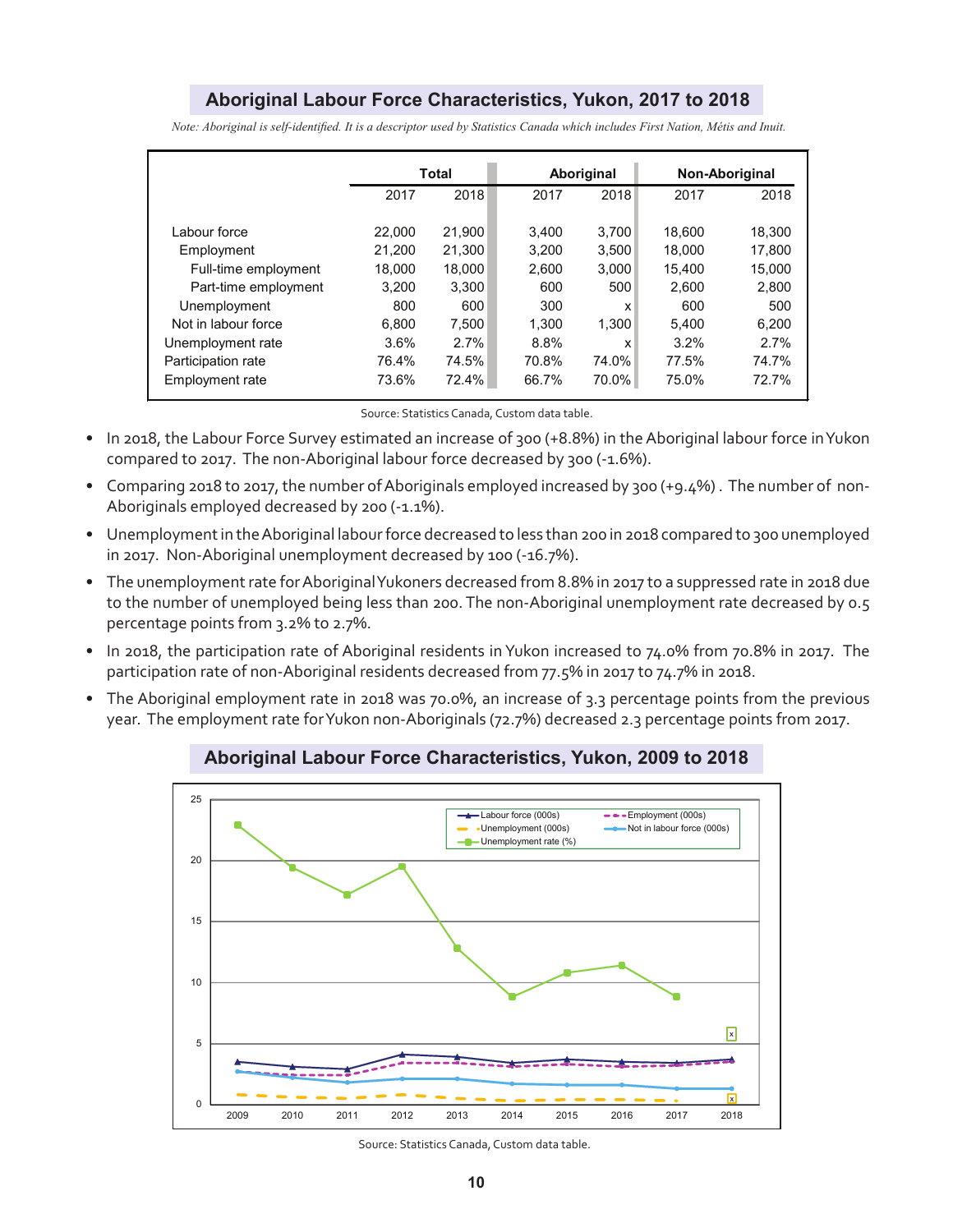

- Comparing 2018 to 2017, the participation rate for Aboriginals decreased by 4.4 percentage points for those aged 15-24 years, increased by 1.6 percentage points for those aged 25-54 years, and remained the same for those aged 55 years and over. Participation rates for non-Aboriginals decreased by 5.8 percentage points, 0.8 percentage points, and 3.9 percentage points for the respective age groups.
- The proportion of the working-age Aboriginal population, who were employed in 2018 (70.0%), was 26.5 percentage points higher than the lowest point over the past ten years (2009 rate of 43.5%). In comparison, the non-Aboriginal employment rate in 2018 (72.7%) was 2.4 percentage points higher than the lowest point over the past ten years (2015 rate of 70.3%).



- In 2018, of the 3,500 employed Yukon Aboriginals, 51.4% were public employees (in federal, Yukon territorial,
- municipal and First Nation governments) and 40.0% were private sector employees. The remaining 8.6% were self-employed. In comparison, non-Aboriginal Yukoners reported 42.1% employment in the public sector, 40.4% were private sector employees, and the remaining 17.4% were self-employed.
- In 2018, 77.1% of employed Aboriginals were working in the *services-producing sector*, primarily in *Public administration* and *Health care and social assistance* services industries. Of the employed Aboriginals, 22.9% were working in the *goods-producing sector*, primarily in *Construction*. In comparison, of the employed non-Aboriginals, 85.4% were working in the services-producing sector and 14.6% in the goods-producing sector.
- In 2018, 85.7% of employed Aboriginals worked full-time in Yukon, compared to 84.3% of non-Aboriginals.